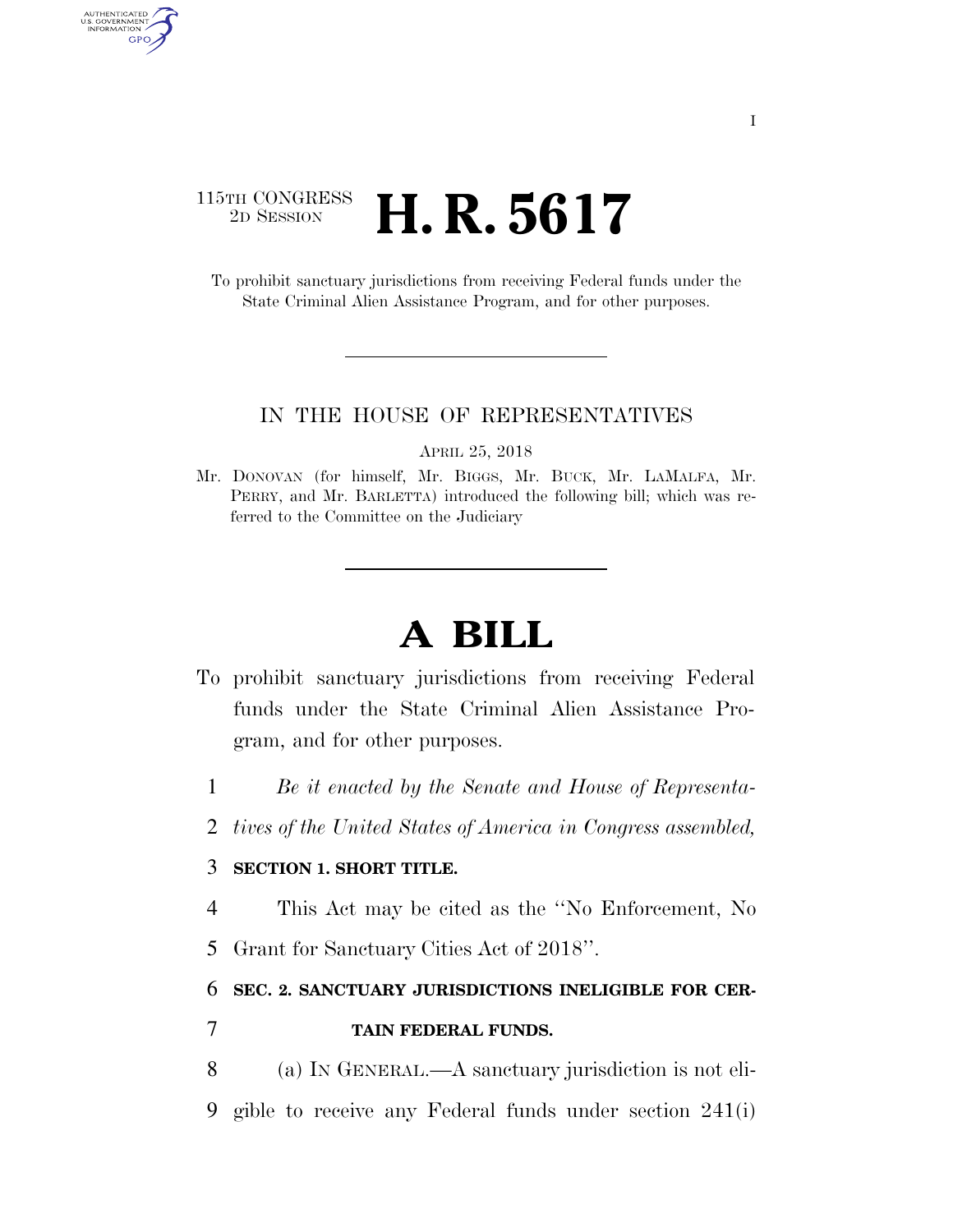of the Immigration and Nationality Act (8 U.S.C. 1231(i)) for the fiscal year in which the jurisdiction was determined to be a sanctuary jurisdiction.

 (b) DETERMINATIONS.—The Secretary of Homeland Security shall determine, on an annual basis, which juris-dictions are sanctuary jurisdictions.

(c) SANCTUARY JURISDICTION DEFINED.—

 (1) IN GENERAL.—Except as provided in para- graph (2), the term ''sanctuary jurisdiction'' means any State or political subdivision of a State that has in effect a statute, ordinance, policy, or practice that prohibits or restricts any government entity or offi-cial from—

 (A) sending, receiving, maintaining, or ex- changing with any Federal, State, or local gov- ernment entity information regarding the citi- zenship or immigration status (lawful or unlaw-ful) of any individual; or

 (B) complying with a request lawfully made by the Department of Homeland Security under section 236 or 287 of the Immigration and Nationality Act (8 U.S.C. 1226, 1357) to comply with a detainer for, or notify about the release of, an individual.